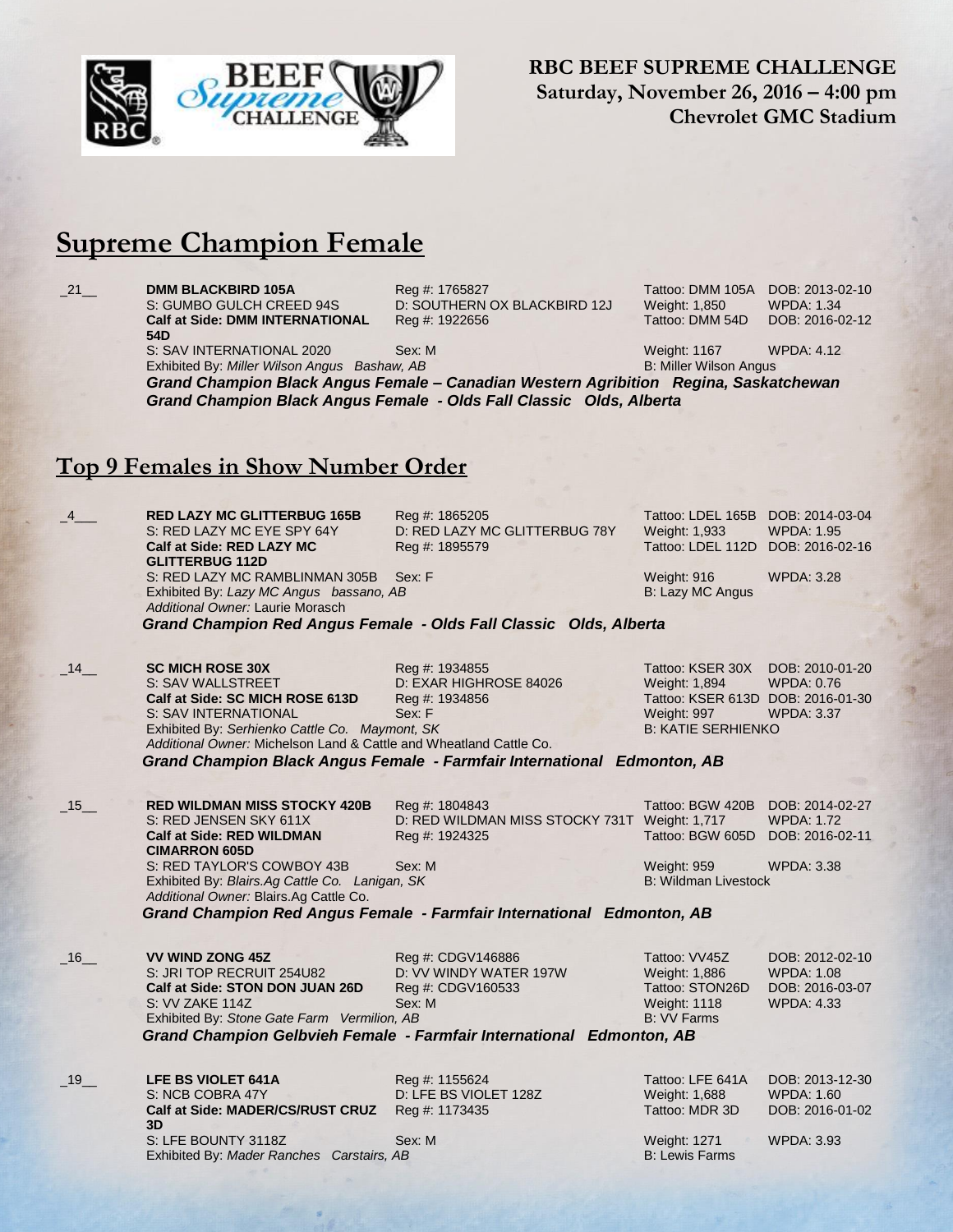*Additional Owner:* CanadianDonors.com *Additional Owner:* Rust Mountain View Ranch  *Grand Champion Simmental Female - Farmfair International Edmonton, AB*

\_20\_\_ **ROYAL S PRIDE 42B** Reg #: 1829525 Tattoo: CSE 42B DOB: 2014-03-25 S: SOO LINE YELLOWSTONE D: ROYAL PRIDE 10X Weight: 1,850 WPDA: 1.90 **Calf at Side: TWST SHE´S A HEARTBREAKER 66D** S: MOHNEN PULSE 533 Sex: F Weight: 986 WPDA: 3.38 Exhibited By: *Twisted Sisters Livestock Lloydminster, AB* B: Sissons Bros Farms *Additional Owner:* Meghan Hoffman

*Additional Owner:* Brianna Kimmel

Reg #: 1899950 Tattoo: BMK 66D DOB: 2016-02-03

*Grand Champion Black Angus Female – Canadian Western Agribition Regina, Saskatchewan Grand Champion Black Angus Female - Lloydminster Stockade Round-up Lloydminster, Saskatchewan*

*Grand Champion Black Angus Female - Manitoba Ag Ex Brandon, Manitoba Supreme Champion Female - Prince Albert Exhibition Prince Albert, Saskatchewan*

\_23\_\_ **SVY STARSTRUCK 409B** Reg #: PFC412578 Tattoo: SVY 409B DOB: 2014-01-05 S: TR TURTON D: SVY STARSTRUCK 8X Weight: 1,748 WPDA: 1.66 **Calf at Side: SVY STARSTRUCK 617D** Reg #: APPLIED Tattoo: SVY 617D DOB: 2016-02-04 S: MCF BOHANNON Sex: F Weight: 923 WPDA: 3.18 Exhibited By: *Serhienko Cattle Co. Maymont, SK* B: SERHIENKO CATTLE CO

*Grand Champion Charolais Female – Canadian Western Agribition Regina, Saskatchewan Grand Champion Charolais Female - Farmfair International Edmonton, Alberta Grand Champion Charolais Female - Lloydminster Stockade Round-up Lloydminster, Saskatchewan*

**RVP 51X ABLAZE 7A** Reg #: C02980215 Tattoo: RVP 7A DOB: 2013-01-08<br>S: RVP 6056 XCALIBUR 51X D: MHPH 118U RADIANCE 101Y Weight: 1,821 WPDA: 1.29 S: RVP 6056 XCALIBUR 51X D: MHPH 118U RADIANCE 101Y Weight: 1,821 WPDA: 1.29<br>
Calf at Side: HARVIE RSK MS AUTUMN Reg #: C03017541 Tattoo: CVIH 32D DOB: 2016-01-27 **Calf at Side: HARVIE RSK MS AUTUMN** Reg #: C03017541 Tattoo: CVIH 32D DOB: 2016-01-27 **32D** S: MHPH 521X ACTION 106A Sex: F Weight: 935 WPDA: 3.14

Exhibited By: *Harvie Ranching Olds, AB* B: River Valley Polled Hereford *Additional Owner:* RSK Farms MB

*Grand Champion Polled Hereford Female – Canadian Western Agribition Regina, Saskatchewan Grand Champion Polled Hereford Female - Farmfair International Edmonton, Alberta Grand Champion Polled Hereford Female - Olds Fall Classic Olds, Alberta*

\_27\_\_ **GREENWOOD PLD ZOOM BLOOM** Reg #: CPF0210555 Tattoo: PYN 42Z DOB: 2012-03-06 S: WULFS REVOLVER 1219R D: GREENWOOD PLD TALKIN DIRTY Weight: 1,735 WPDA: 1.01 Calf at Side: GREENWOOD DAISY PYN Reg #: CPF4081987 Tattoo: PYN 42D DOB: 2016-02-26 **42D** S: COLE ARCHITECHT Sex: F Weight: 987 WPDA: 3.68 Exhibited By: *Greenwood Lloydminster, SK* B: GREENWOOD LIMOUSIN *Additional Owner:* BOSS LAKE GENETICS *Grand Champion Limousin Female – Canadian Western Agribition Regina, Saskatchewan Grand Champion Limousin Female - Farmfair International Edmonton, Alberta Grand Champion Limousin Female - Lloydminster Stockade Round-up Lloydminster,* 

*Saskatchewan*

*Grand Champion Limousin Female - Manitoba Ag Ex Brandon, Manitoba*